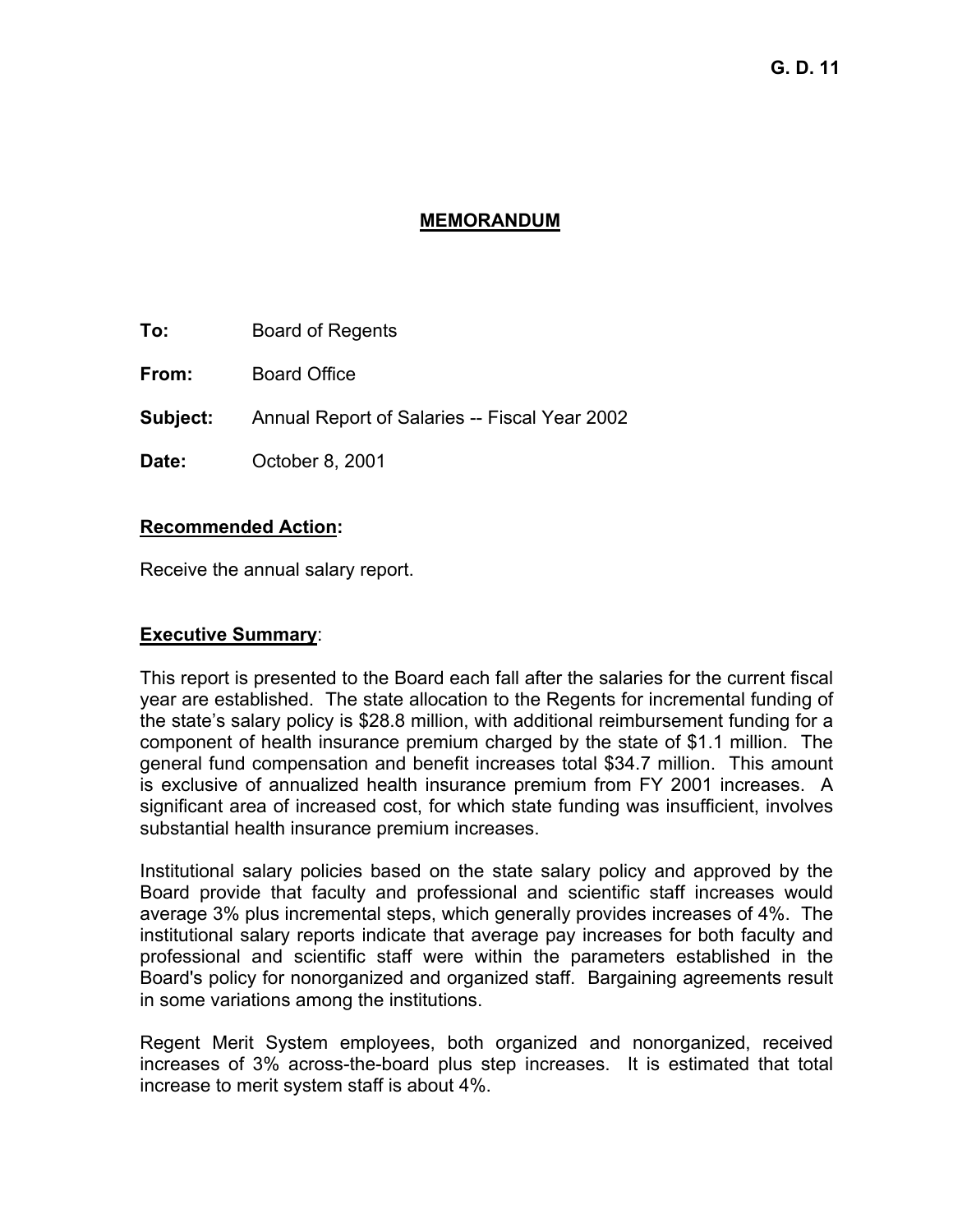The Board's first Key Result Area (KRA) in its strategic plan states that the Board of Regents will become the best public education enterprise in the United States. Recruiting and retaining quality employees is a vital component of this KRA. The ability to offer competitive salaries as well as provide increases equivalent to or greater than peer institutions is essential to recruitment and retention.

Regent universities compete in a national marketplace for faculty. The institutions can remain competitive within their own peer groups and broader national marketplace only by paying competitive salaries in each discipline.

Historically, the faculty salary survey data from the American Association of University Professors (AAUP) has been used to compare faculty salaries at peer institutions. The AAUP survey excludes clinical faculty.

Information about average percentage increases in faculty salaries was obtained by the universities through contacts with their peer institutions. These increases are applied to the AAUP average salaries from 2000-01 to arrive at the estimated average salaries for the current year. The current year rankings as compared to last year's rankings are shown below.

|                      | PEER GROUP RANKING               |                                         |  |  |
|----------------------|----------------------------------|-----------------------------------------|--|--|
|                      | 2000-01                          | 2001-02                                 |  |  |
| <b>SUI</b>           | $\overline{8}^{\text{th}}$ of 11 | $8th$ of 11                             |  |  |
| <b>ISU</b>           | $9th$ of 11                      | $\overline{11}$ <sup>th</sup> of 11     |  |  |
| <b>UNI</b>           | $7th$ of 11                      | $7th$ of 11                             |  |  |
|                      | <b>ATHLETIC CONFERENCES</b>      |                                         |  |  |
|                      | 2000-01                          | 2001-02                                 |  |  |
| <b>SUI - BIG 10*</b> | π <sup>th</sup>                  | հ <sup>th</sup>                         |  |  |
| ISU - BIG 12         | <b>PLC</b>                       | $\boldsymbol{\varLambda}^{\mathsf{th}}$ |  |  |

\*Includes the 10 public institutions in the Big 10.

According to the reports submitted by the universities, about 5% of faculty and 6% of the P&S staff received increases of zero to less than 1%. Approximately 22% of faculty and 20% of P&S received increases in excess of 5%. Each university gave slightly greater percentage increases to female faculty than to male faculty.

The Regent universities also compete broadly for professional and scientific staff especially in areas such as science and technology. As with faculty, recruitment of quality staff hinges on the ability to offer competitive salaries and maintaining those salaries through pay increases that are competitive in the marketplace.

The College and University Professional Association for Human Resources reports in its Administrative Compensation Survey that the overall median increases for all administrative job types in public institutions was 4.7% in 1999-00 and 4.9% in 2000-01. The average increases for P&S staff at the Regent universities for 1999- 00 ranged from 3.9% to 4.0%. Increases for the current year ranged from 3.8% to 5.6%.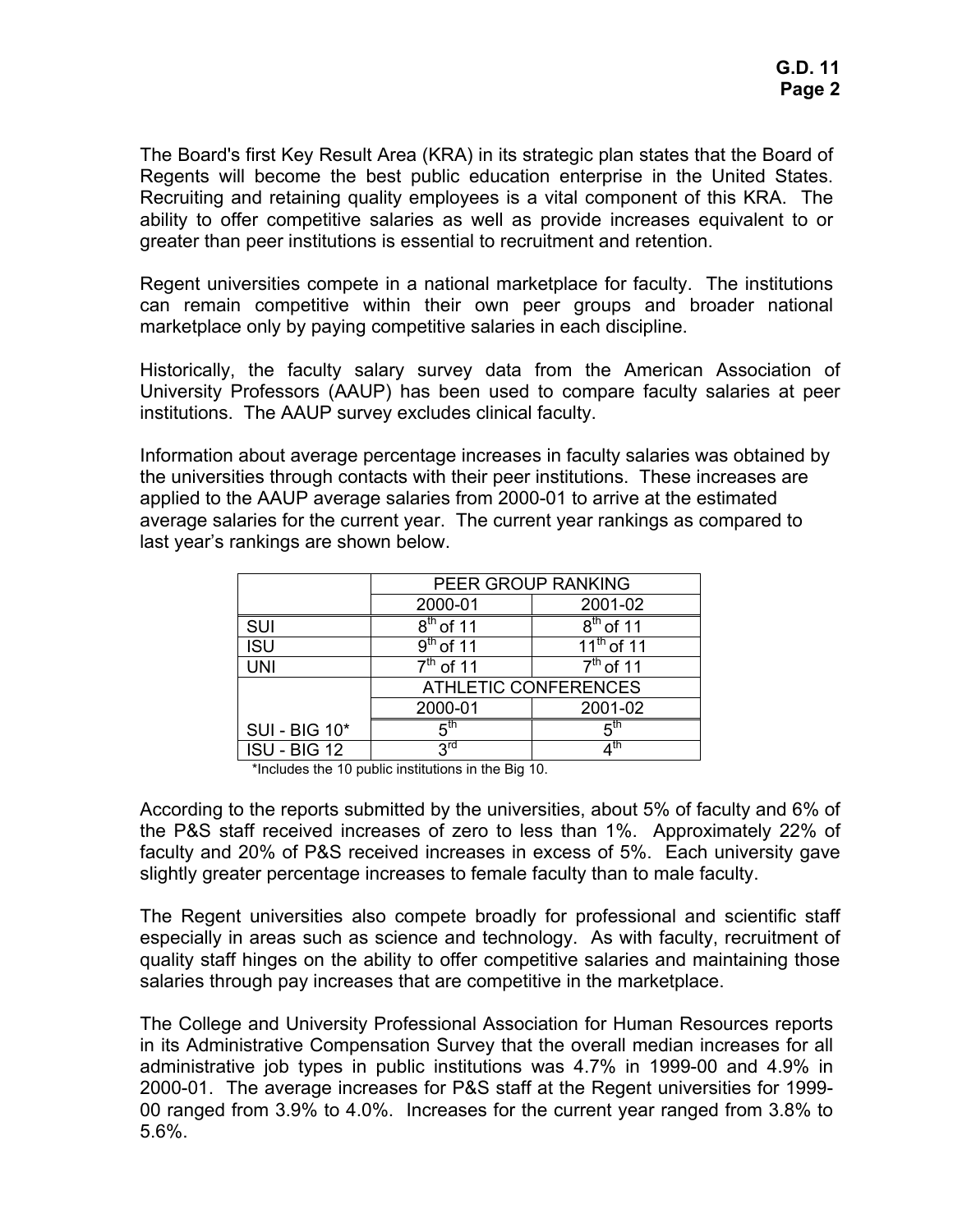|              | <b>Faculty Salaries</b> |                       | <b>P&amp;S Salaries</b> |             |
|--------------|-------------------------|-----------------------|-------------------------|-------------|
|              | Average                 |                       | Average                 | Average P&S |
|              | Percentage<br>Average   |                       | Percentage              | Annualized  |
|              | Increase                | <b>Faculty Salary</b> | Increase                | Salary      |
| <b>ISD</b>   | 5.1%                    | \$43,365              | 5.1%                    | \$48,681    |
| <b>IBSSS</b> | 5.5%                    | \$43,986              | 3.0%                    | \$42,960    |

Average salaries and average increases at the special schools are shown below:

The salary scale for the faculty at the special schools is similar to salary scales used in the K-12 public schools. Faculty move down the scale as they gain experience and may move horizontally on the scale as they attain additional education. The average faculty increases at the special schools include increases for a number of faculty gaining additional education and moving to a different track on the pay scale. Without these changes, the increases would have been approximately 4.3% at ISD and 5.2% at IBSSS according to projections made by the superintendents in July. P&S increases at ISD include additional pay for sign language proficiency at a level above the required level.

# **Background and Analysis:**

When the Board approved the institutional salary policies in July, it also approved the faculty salary and extra-curricular pay scale for special school faculty and P&S salary scales for the three universities, the special schools and the Board Office. The Board also approved the pay matrix for supervisory Regent Merit System staff.

# **FACULTY**

Estimated average increases given to faculty in the universities' peer groups ranged from 0.5% to 6.7%.

In 1999-00, faculty increases given at the Regent universities have ranged from 3.8% to 4.2%%. This year the range is from 3.8% to 5.6%. According to the AAUP, the national average increase in faculty salaries in 1999-00 in public institutions was 4.8%. The AAUP survey for 2000-01 indicates the average increase was 5.3%. The survey data for the current year will be published in April 2002.

More detail on the ranking of faculty salaries in peer groups and the two athletic conferences is provided in Attachments A and B.

The universities gave slightly greater increases than the average to female institutional officials and faculty in fiscal year 2002. Average salary increases are as follows: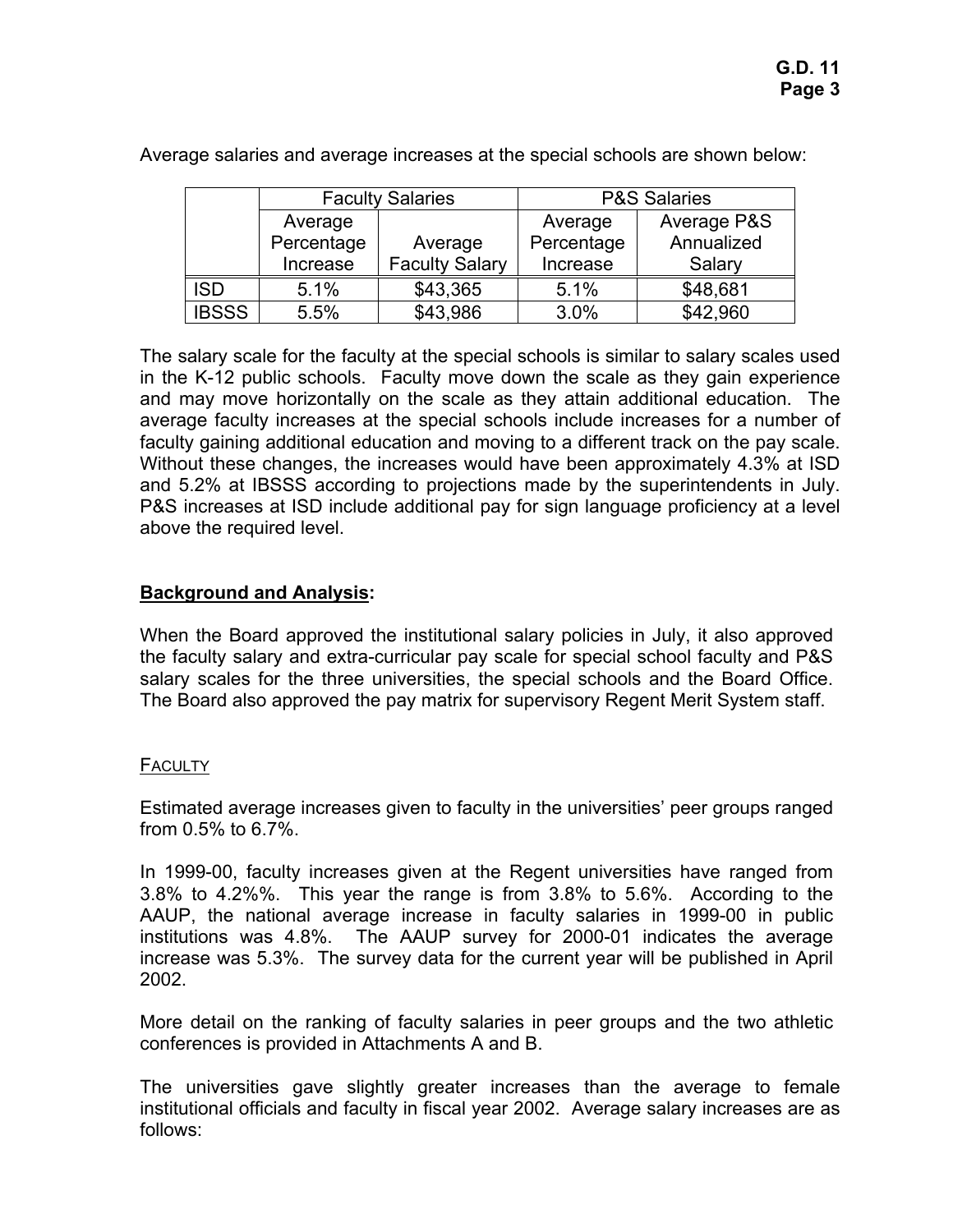|                        | SUI     | isu     | JNI  |
|------------------------|---------|---------|------|
| <b>Overall Average</b> | $3.8\%$ | 3.8%    | 5.6% |
| Average - Male         | 3.7%    | 3.7%    | 5.5% |
| Average – Female       | 4.0%    | $3.8\%$ | 5.9% |

Faculty and Institutional Official Salary Increases -- FY 2002

Excluding salaries from the professional colleges (Medicine, Dentistry and Law at SUI and Veterinary Medicine and faculty associated with the Agricultural Experiment Station and the Cooperative Extension Service at ISU), average nine-month equivalent salaries are:

Average Nine-Month Equivalent Faculty Salaries – FY 2002

|            | Overall  | Male     | Female   |
|------------|----------|----------|----------|
|            | Average  | Average  | Average  |
| <b>SUI</b> | \$73,284 | \$79,304 | \$61,234 |
| <b>ISU</b> | \$69,701 | \$73,885 | \$58,831 |
| UNI        | \$56,056 | \$59,637 | \$50,664 |

#### PROFESSIONAL AND SCIENTIFIC

Professional and scientific employees include classifications such as administrative assistants, accountants, student advisors, research associates, registered nurses, engineers, and scientists.

At the University of Iowa, about 71% of the professional and scientific salaries are below \$50,000. At Iowa State University, about 64% of the Iowa State University professional and scientific salaries are below \$50,000. At the University of Northern Iowa, about 43% of the University of Northern Iowa professional and scientific salaries are below \$50,000.

Average professional and scientific increases by gender are shown below:

| ו דטוכסטוטוומו מחס טטוכחמווט וווטוכסטט<br>1 LUUL |      |         |      |  |  |
|--------------------------------------------------|------|---------|------|--|--|
|                                                  | SUI  | ISU     | JNI  |  |  |
| <b>Overall Average</b>                           | 3.8% | $3.9\%$ | 5.6% |  |  |
| Average - Male                                   | 3.8% | 3.8%    | 5.5% |  |  |
| Average – Female                                 | 3.8% | $4.0\%$ | 5.8% |  |  |

Professional and Scientific Increases -- FY 2002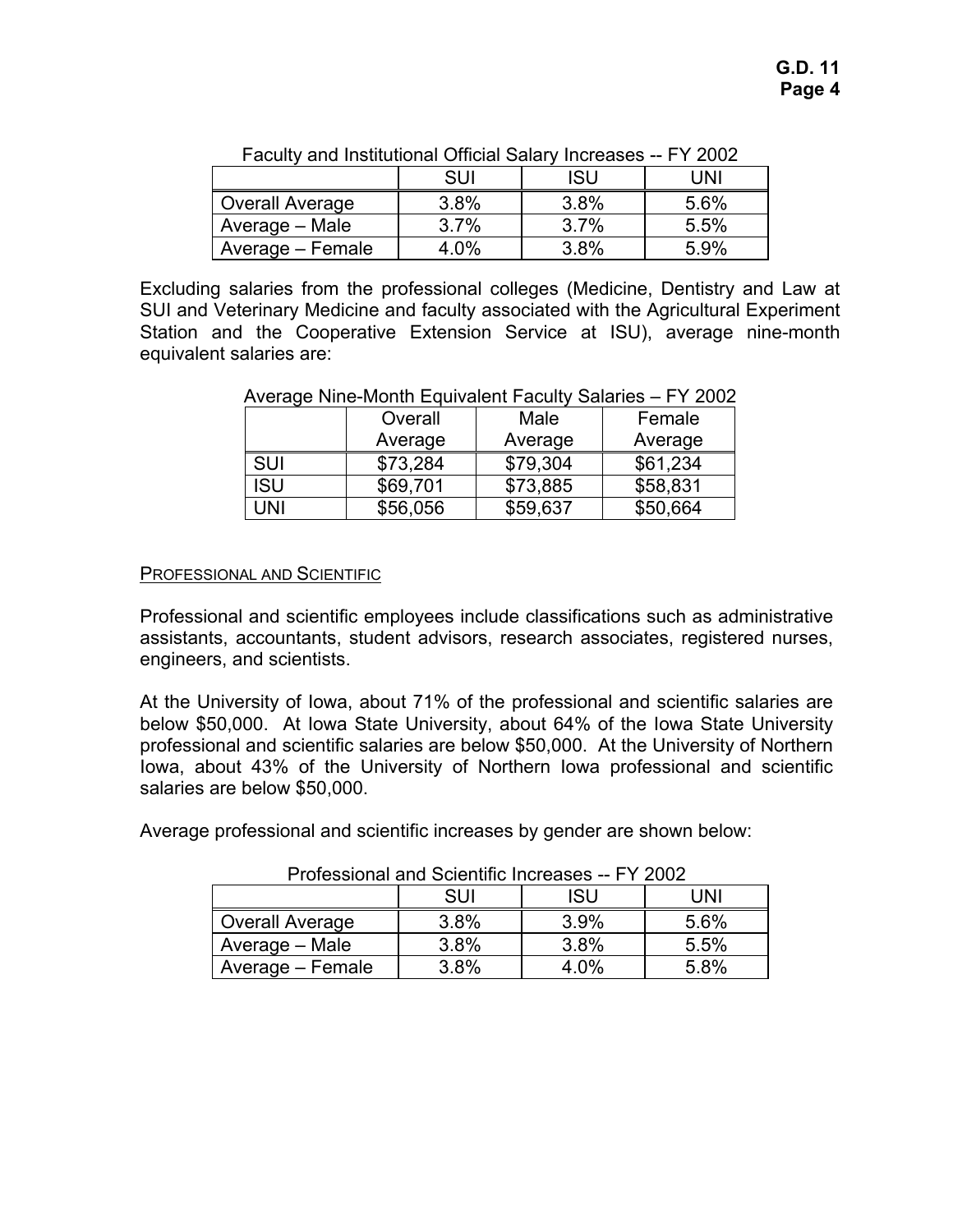Average P&S salaries for the Regent universities for fiscal year 2002 are shown below.

|            | Average  | Average  | Average  |  |  |
|------------|----------|----------|----------|--|--|
|            | Salary   | Male     | Female   |  |  |
| <b>SUI</b> | \$46,529 | \$50,539 | \$43,453 |  |  |
| ISU        | \$48,241 | \$51,786 | \$44,405 |  |  |
| UNI        | \$46,151 | \$50,570 | \$41,810 |  |  |

Professional and Scientific Average Salaries FY 2002

# REGENT MERIT SYSTEM

The 2001-03 agreement with AFSCME provided a 3% across-the-board increase plus step increases for contract covered employees in the merit system. The Board approved this same salary policy for nonorganized staff in the merit system. The overall cost of providing pay increases to the merit staff for the current fiscal year is estimated at 4%.

More detail is provided in the Annual Governance Report of the Regent Merit System (G.D. 16).

# TEACHING AND RESEARCH ASSISTANTS

At the University of Iowa, the minimum salary for half-time appointments for teaching and research assistants is \$14,718, which is a 4.2% increase from fiscal year 2001. This increase was negotiated pursuant to a collective bargaining agreement.

Stipends for half-time appointments for teaching and research assistants for fiscal year 2002 range from \$9,270 to \$17,280 at Iowa State University and from \$6,590 to \$9,890 at the University of Northern Iowa.

- At Iowa State University, the salary minimum was not increased. The maximum was increased by 3.8%.
- At the University of Northern Iowa, the minimums and maximums of the teaching and research assistant salary ranges were increased by 5.6%.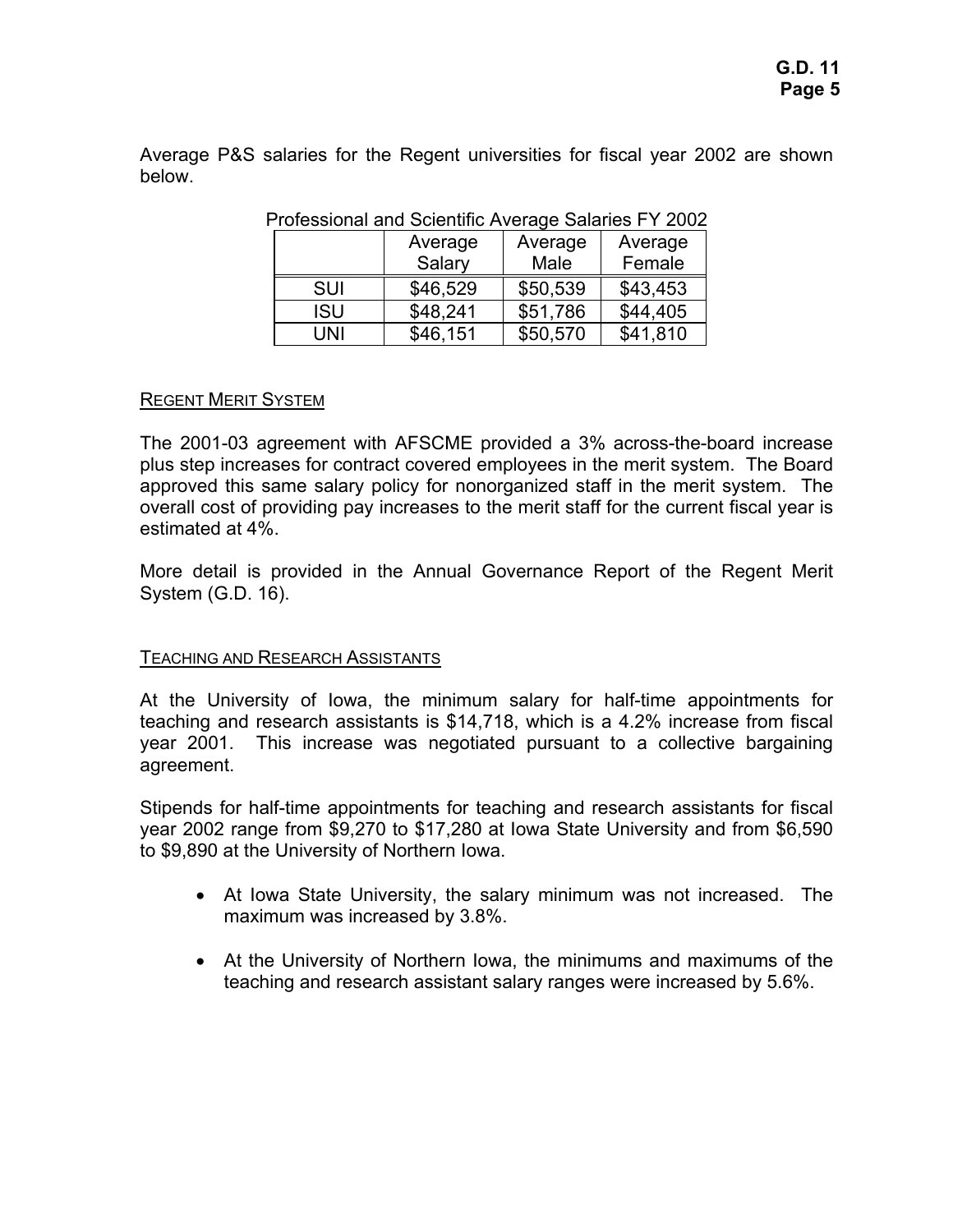#### ESTIMATED TOTAL COMPENSATION AVERAGE

Average estimated total compensation for fiscal year 2002 is shown below. Total compensation includes salary, retirement including FICA, health and dental insurance, long-term disability and life insurance as well as unemployment and workers compensation costs. Clinical faculty is included in this table. The health insurance cost increases effective January 1, 2002, are not reflected in the estimated salaries shown below.

|            | Faculty by rank |           |           |              |          |          |
|------------|-----------------|-----------|-----------|--------------|----------|----------|
|            | Professor       | Associate | Assistant | Overall Avg. | P&S      | Merit    |
| SUI        | \$141,833       | \$106,169 | \$93,698  | \$118,370    | \$61,372 | \$39,107 |
| <b>ISU</b> | \$110,376       | \$83,383  | \$70,125  | \$89,895     | \$63,752 | \$43,579 |
| <b>UNI</b> | \$95,379        | \$73,591  | \$61,323  | \$72,649     | \$60,458 | \$42,848 |
| ISD*       |                 |           |           | \$55,415     | \$43,531 | \$30,608 |
| IBSSS*     |                 |           |           | \$56,175     | \$54,618 | \$33,030 |

Estimated Average Total Compensation -- FY 2002

\*The majority of ISD and IBSSS merit employees are on nine-month appointments.

It is recommended that the Board receive the report.

Marcia Br

Marcia R. Brunson

Approved:

Robert J. Barak

h:(hr/docket2001)OctGD11.doc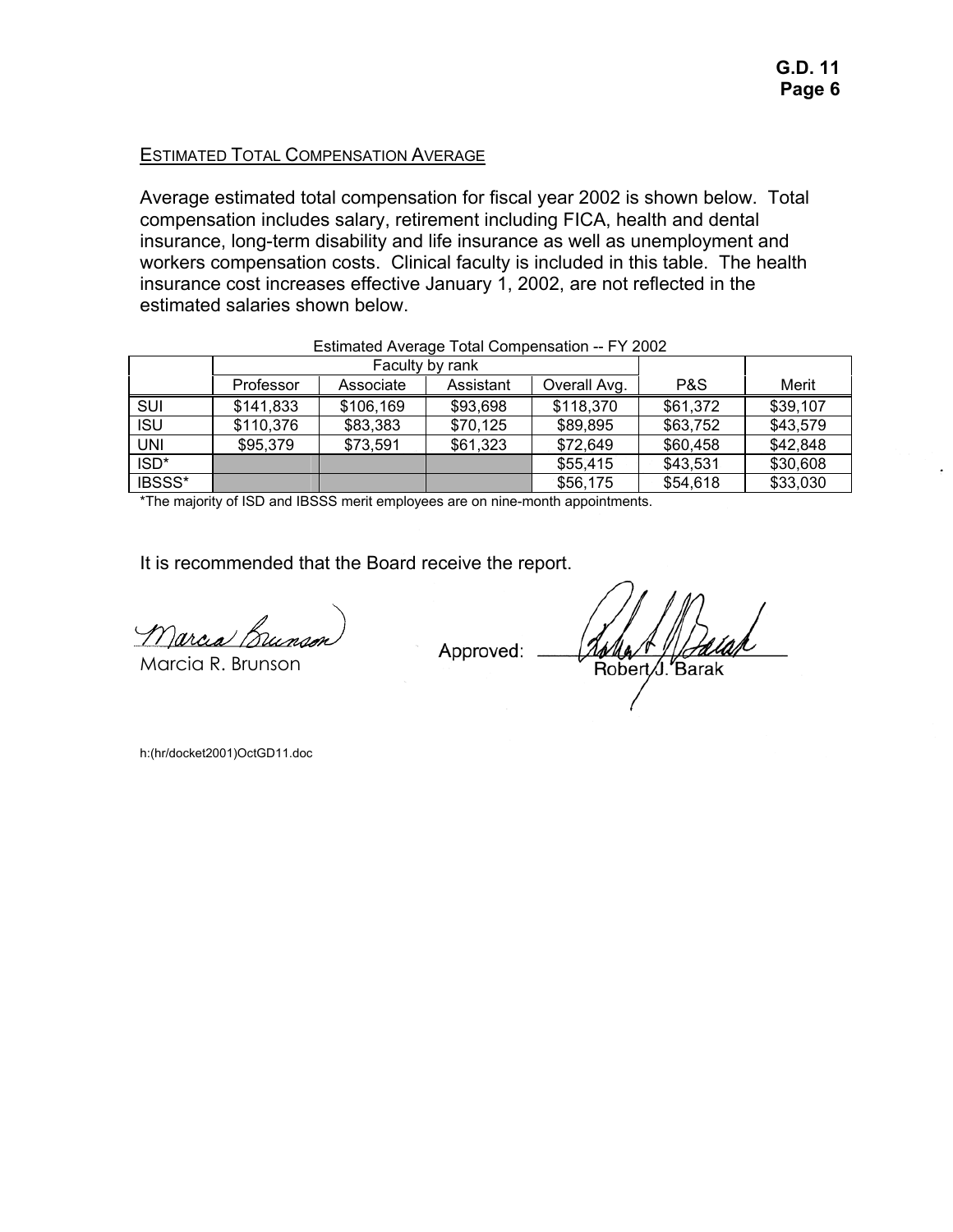**G.D. 11** Page 7

#### **REGENT INSTITUTIONS COMPARISON GROUPS AVERAGE FACULTY SALARIES, 2000-01** BASED ON AVERAGES AS PUBLISHED BY THE AAUP **ESTIMATED FACULTY SALARY INCREASES, 2001-02**

|                                                                       |                        | <b>Estimated</b> |                                                 |
|-----------------------------------------------------------------------|------------------------|------------------|-------------------------------------------------|
|                                                                       |                        | <b>Average</b>   |                                                 |
|                                                                       | <b>Average Faculty</b> | <b>Percent</b>   | <b>Estimated</b>                                |
|                                                                       | <b>Salary 2000-01</b>  | <b>Increase</b>  | <b>Average Faculty</b><br><b>Salary 2001-02</b> |
| <b>COMPARISON GROUPS</b>                                              | (1)                    | 2001-02 (2)      |                                                 |
| University of California, Los Angeles                                 | 94,600                 | 3.0%             | 97,400                                          |
| University of Michigan, Ann Arbor                                     | 83,700                 | 4.3%             | 87,300                                          |
| University of North Carolina, Chapel Hill                             | 84,800                 | 2.0%             | 86,500                                          |
| University of Illinois, Urbana                                        | 78,400                 | 5.5%             | 82,700                                          |
| University of Texas, Austin                                           | 78,600                 | 4.0%             | 81,700                                          |
| University of Wisconsin                                               | 80,300                 | 1.5%             | 81,500                                          |
| University of Minnesota, Twin Cities                                  | 77,600                 | 3.0%             | 79,900                                          |
| <b>UNIVERSITY OF IOWA</b>                                             | 74,400                 | 3.8%             | 77,200                                          |
| Indiana University, Bloomington                                       | 71,800                 | 6.7%             | 76,600                                          |
| University of Arizona                                                 | 71,000                 | 5.0%             | 74,600                                          |
| Ohio State University, Main Campus                                    | 73,900                 | 0.5%             | 74,300                                          |
| University of California, Davis                                       | 83,700                 | 3.0%             | 86,200                                          |
| University of Illinois, Urbana                                        | 78,400                 | 5.5%             | 82,700                                          |
| University of Wisconsin                                               | 80,300                 | 1.5%             | 81,500                                          |
| University of Minnesota, Twin Cities                                  | 77,600                 | 3.0%             | 79,900                                          |
| North Carolina State University                                       | 75,900                 | 2.0%             | 77,400                                          |
| Michigan State University                                             | 71,400                 | 5.0%             | 75,000                                          |
| University of Arizona                                                 | 71,000                 | 5.0%             | 74,600                                          |
| Texas A & M                                                           |                        | 3.0%             |                                                 |
|                                                                       | 72,200<br>73,900       | 0.5%             | 74,400<br>74,300                                |
| Ohio State University, Main Campus                                    |                        | 4.2%             |                                                 |
| <b>Purdue University, Main Campus</b><br><b>IOWA STATE UNIVERSITY</b> | 70,600<br>69,500       | 3.8%             | 73,600<br>72,100                                |
|                                                                       |                        |                  |                                                 |
| California State University, Fresno                                   | 66,700                 | 2.0%             | 68,000                                          |
| University of North Carolina, Greensboro                              | 61,100                 | 5.9%             | 64,700                                          |
| Ohio University, Athens                                               | 60,700                 | 3.0%             | 62,500                                          |
| University of North Texas                                             | 59,500                 | 4.0%             | 61,900                                          |
| <b>Central Michigan University</b>                                    | 59,500                 | 4.0%             | 61,900                                          |
| University of Minnesota, Duluth                                       | 59,900                 | 3.0%             | 61,700                                          |
| <b>UNIVERSITY OF NORTHERN IOWA</b>                                    | 57,200                 | 5.6%             | 60,400                                          |
| <b>Illinois State University</b>                                      | 56,600                 | 6.2%             | 60,200                                          |
| <b>Northern Arizona University</b>                                    | 54,500                 | 5.0%             | 57,200                                          |
| University of Wisconsin, Eau Claire                                   | 53,300                 | 4.2%             | 55,600                                          |
| Indiana State University, Terre Haute                                 | 53,400                 | 2.8%             | 54,900                                          |

Academe, the Bulletin of the American Association of University Professors, Special Bulletin for 2000-01.  $(1)$ The averages are for the ranks of professor, associate professor and assistant professor.

Estimated increases obtained by universities through contacts with comparison institutions. Averages exclude clinical  $(2)$ faculty per Academe guidelines. Average increases for Board of Regents, State of Iowa universities are actual increases.

h:(hr/salaries)Faculty Salaries 2001-02.xls Peer Groups 9/28/2001